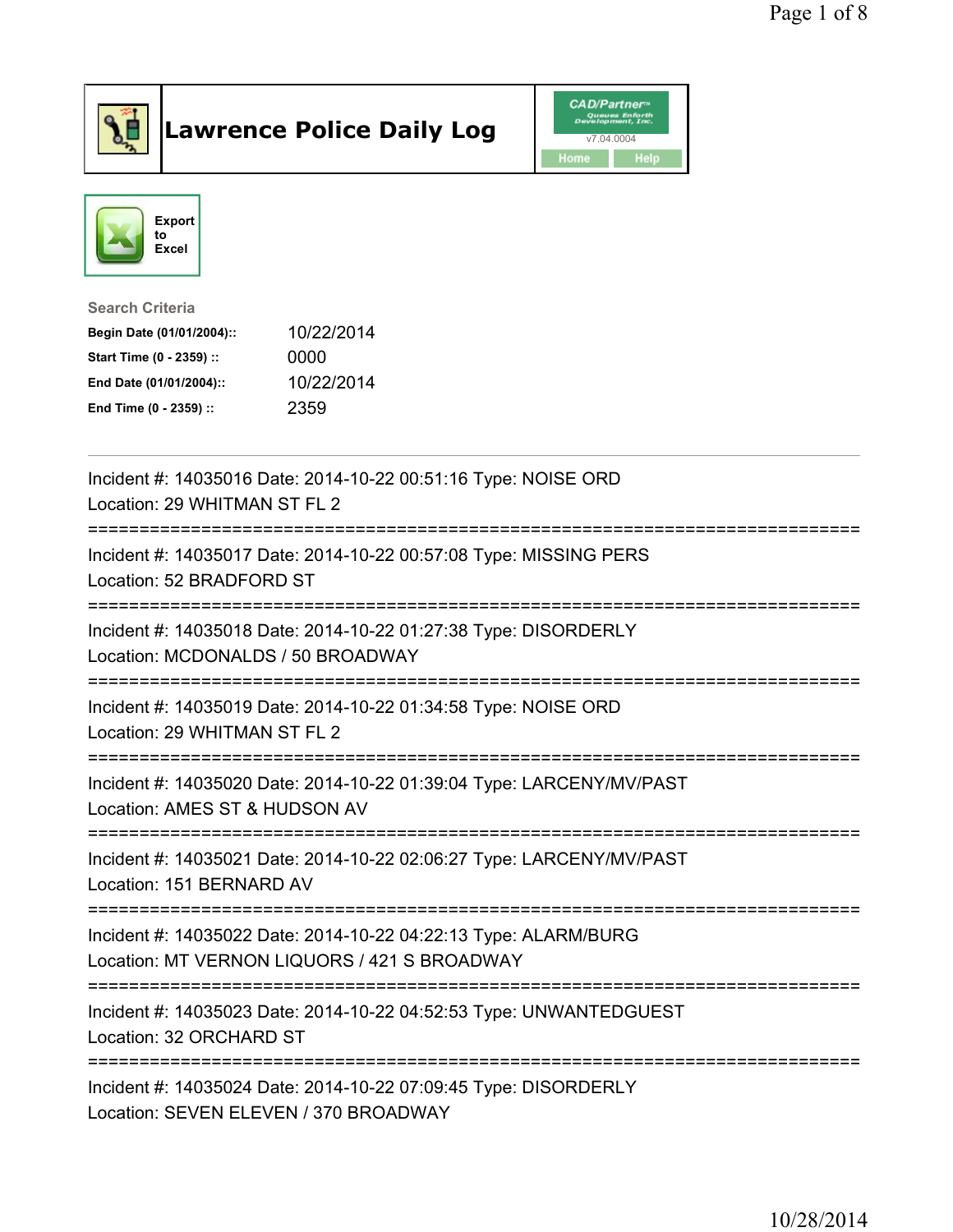| Incident #: 14035025 Date: 2014-10-22 07:24:05 Type: PARK & WALK<br>Location: BROADWAY                                |
|-----------------------------------------------------------------------------------------------------------------------|
| Incident #: 14035026 Date: 2014-10-22 07:39:09 Type: SUS PERS/MV<br>Location: 73 BEACON ST                            |
| Incident #: 14035027 Date: 2014-10-22 08:21:33 Type: LARCENY/MV/PAST<br>Location: 90 BEACON ST                        |
| Incident #: 14035028 Date: 2014-10-22 08:25:21 Type: DISORDERLY<br>Location: 50 BROADWAY                              |
| Incident #: 14035029 Date: 2014-10-22 08:38:43 Type: ASSSIT AMBULANC<br>Location: 252 FARNHAM ST FL 3                 |
| Incident #: 14035030 Date: 2014-10-22 09:21:02 Type: M/V STOP<br>Location: 66 BAILEY ST                               |
| Incident #: 14035031 Date: 2014-10-22 09:22:12 Type: ROBBERY UNARM<br>Location: LAWRENCE HIGH SCHOOL / 71 N PARISH RD |
| Incident #: 14035032 Date: 2014-10-22 09:23:32 Type: ALARM/BURG<br>Location: J&J NAILS / 160 WINTHROP AV              |
| Incident #: 14035033 Date: 2014-10-22 09:42:03 Type: KEEP PEACE<br>Location: 295 ESSEX ST                             |
| Incident #: 14035034 Date: 2014-10-22 10:10:34 Type: INVESTIGATION<br>Location: 90 LOWELL ST                          |
| Incident #: 14035035 Date: 2014-10-22 10:11:21 Type: COURT DOC SERVE<br>Location: 1 GENERAL ST                        |
| Incident #: 14035036 Date: 2014-10-22 10:25:59 Type: DISTURBANCE<br>Location: MCDONALDS / 50 BROADWAY                 |
| Incident #: 14035037 Date: 2014-10-22 10:27:10 Type: M/V STOP<br>Location: BROADWAY & TREMONT ST                      |
| Incident #: 14035038 Date: 2014-10-22 10:41:13 Type: COURT DOC SERVE<br>Lootion OEO EADMUAM OT 40                     |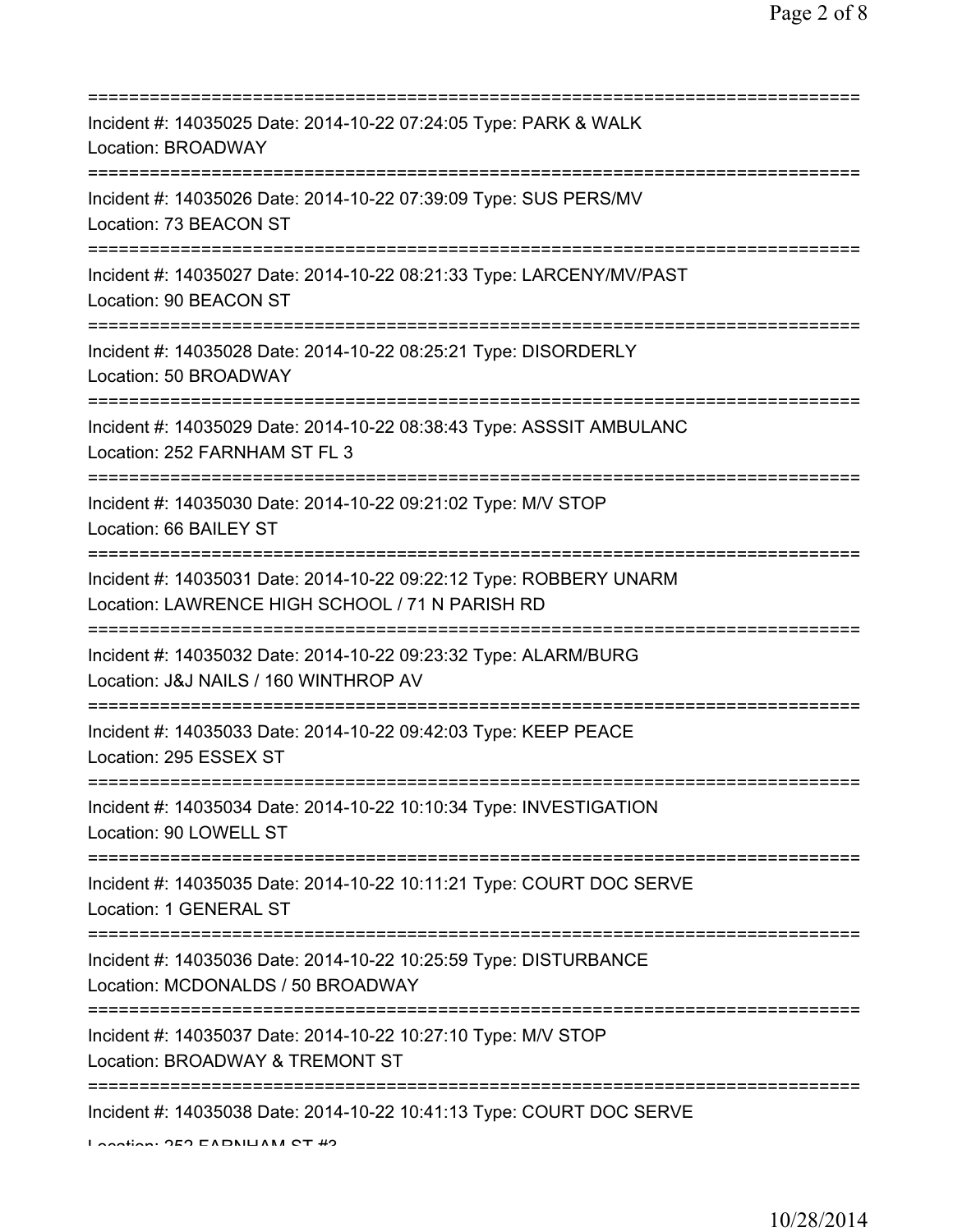| Incident #: 14035039 Date: 2014-10-22 10:55:02 Type: DRUG VIO<br>Location: 24 BROOK ST                                                        |
|-----------------------------------------------------------------------------------------------------------------------------------------------|
| Incident #: 14035040 Date: 2014-10-22 10:58:55 Type: CK WELL BEING<br>Location: 216 OLIVE AV                                                  |
| Incident #: 14035041 Date: 2014-10-22 11:06:44 Type: M/V STOP<br>Location: COMMON ST & LAWRENCE ST                                            |
| Incident #: 14035042 Date: 2014-10-22 11:14:30 Type: RECOV/STOL/MV<br>Location: CORNISH ST & MONTGOMERY ST                                    |
| Incident #: 14035043 Date: 2014-10-22 11:16:55 Type: AUTO ACC/NO PI<br>Location: CANAL ST & UNION ST<br>=========================             |
| Incident #: 14035044 Date: 2014-10-22 11:20:54 Type: SUS PERS/MV<br>Location: 305 S BROADWAY                                                  |
| Incident #: 14035045 Date: 2014-10-22 11:39:12 Type: ASSSIT OTHER PD<br>Location: 238 HAVERHILL ST #1<br>:=================================== |
| Incident #: 14035046 Date: 2014-10-22 11:40:37 Type: ASSSIT OTHER PD<br>Location: LAWRENCE AUXILARY / 360 MERRIMACK ST                        |
| Incident #: 14035048 Date: 2014-10-22 11:55:24 Type: HIT & RUN M/V<br>Location: PERROTTA'S SUPER DRUG / 292 PROSPECT ST                       |
| Incident #: 14035047 Date: 2014-10-22 11:57:16 Type: AUTO ACC/NO PI<br>Location: AUBURN ST & FAIRMONT ST                                      |
| Incident #: 14035049 Date: 2014-10-22 12:07:38 Type: GENERAL SERV<br>Location: 536 HAVERHILL ST                                               |
| Incident #: 14035050 Date: 2014-10-22 12:10:33 Type: A&B PAST<br>Location: LAWRENCE HIGH SCHOOL / 233 HAVERHILL ST                            |
| Incident #: 14035051 Date: 2014-10-22 12:24:53 Type: LARCENY/PAST<br>Location: 11 LAWRENCE ST #801                                            |
| Incident #: 14035053 Date: 2014-10-22 12:26:08 Type: 209A/VIOLATION                                                                           |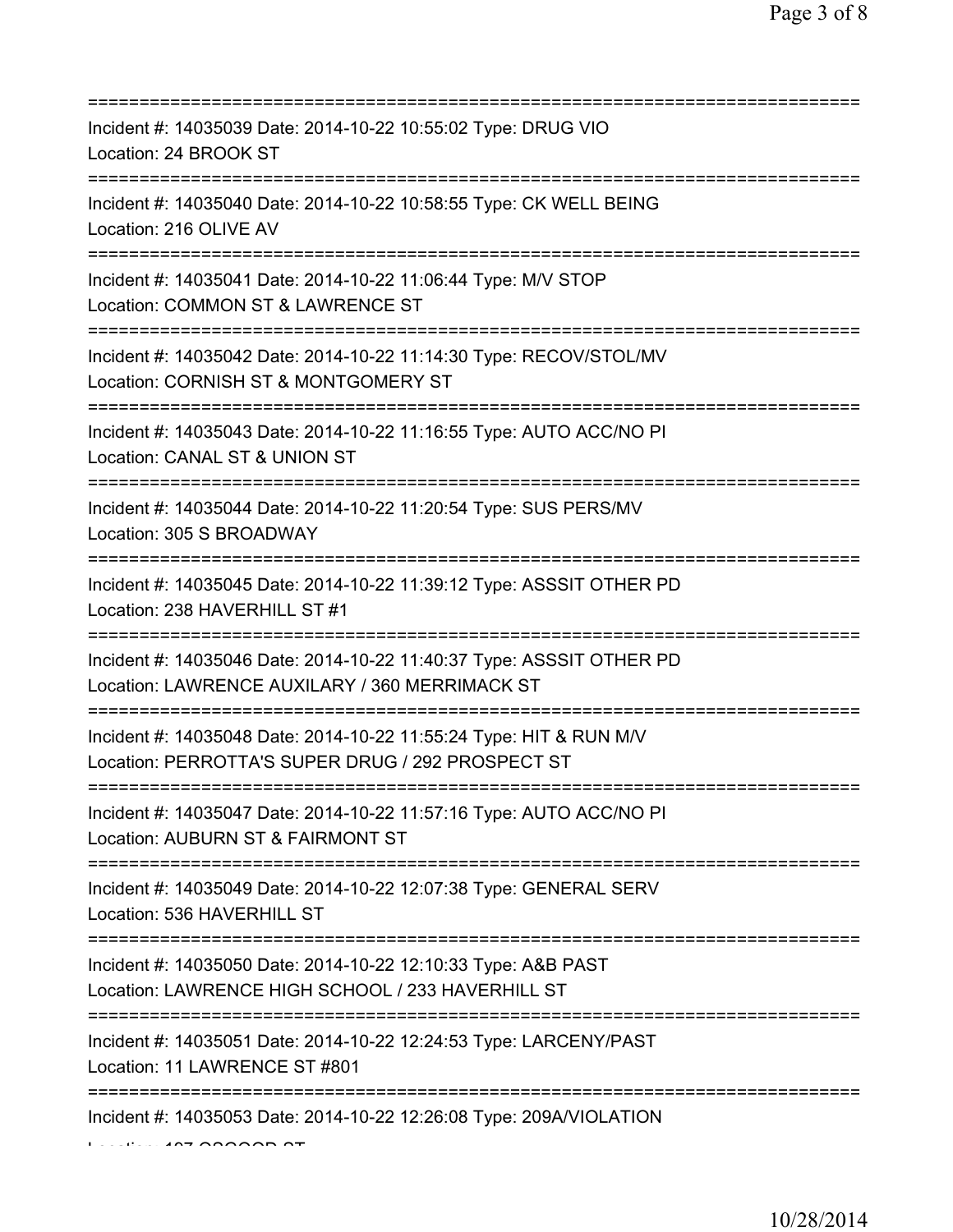| Incident #: 14035052 Date: 2014-10-22 12:26:37 Type: TOW OF M/V<br>Location: 207 CRAWFORD ST                                   |
|--------------------------------------------------------------------------------------------------------------------------------|
| Incident #: 14035054 Date: 2014-10-22 12:42:22 Type: ASSIST FIRE<br>Location: 1 LEA ST                                         |
| Incident #: 14035055 Date: 2014-10-22 13:39:42 Type: UNWANTEDGUEST<br>Location: 575 S UNION ST #14                             |
| Incident #: 14035056 Date: 2014-10-22 13:46:18 Type: HIT & RUN M/V<br>Location: WINTER & ESSEX                                 |
| Incident #: 14035057 Date: 2014-10-22 13:48:15 Type: UNWANTEDGUEST<br>Location: 43 JACKSON ST                                  |
| Incident #: 14035058 Date: 2014-10-22 13:53:27 Type: LARCENY/PAST<br>Location: 354 WATER ST<br>==============================  |
| Incident #: 14035059 Date: 2014-10-22 13:59:09 Type: M/V STOP<br>Location: FRANKLIN ST & HAVERHILL ST                          |
| Incident #: 14035060 Date: 2014-10-22 14:24:58 Type: M/V STOP<br>Location: 501 S BROADWAY<br>:================================ |
| Incident #: 14035061 Date: 2014-10-22 14:31:52 Type: 209A/SERVE<br>Location: 172 EVERETT ST                                    |
| Incident #: 14035062 Date: 2014-10-22 14:33:41 Type: HIT & RUN M/V<br>Location: EVERETT ST                                     |
| Incident #: 14035063 Date: 2014-10-22 14:38:19 Type: M/V STOP<br>Location: JACKSON ST & JACKSON CT                             |
| Incident #: 14035064 Date: 2014-10-22 14:56:07 Type: SUS PERS/MV<br>Location: 250 E HAVERHILL ST                               |
| Incident #: 14035065 Date: 2014-10-22 14:56:29 Type: MV/BLOCKING<br>Location: 73 BUNKERHILL ST                                 |
| Incident #: 14035066 Date: 2014-10-22 14:58:37 Type: INVESTIGATION                                                             |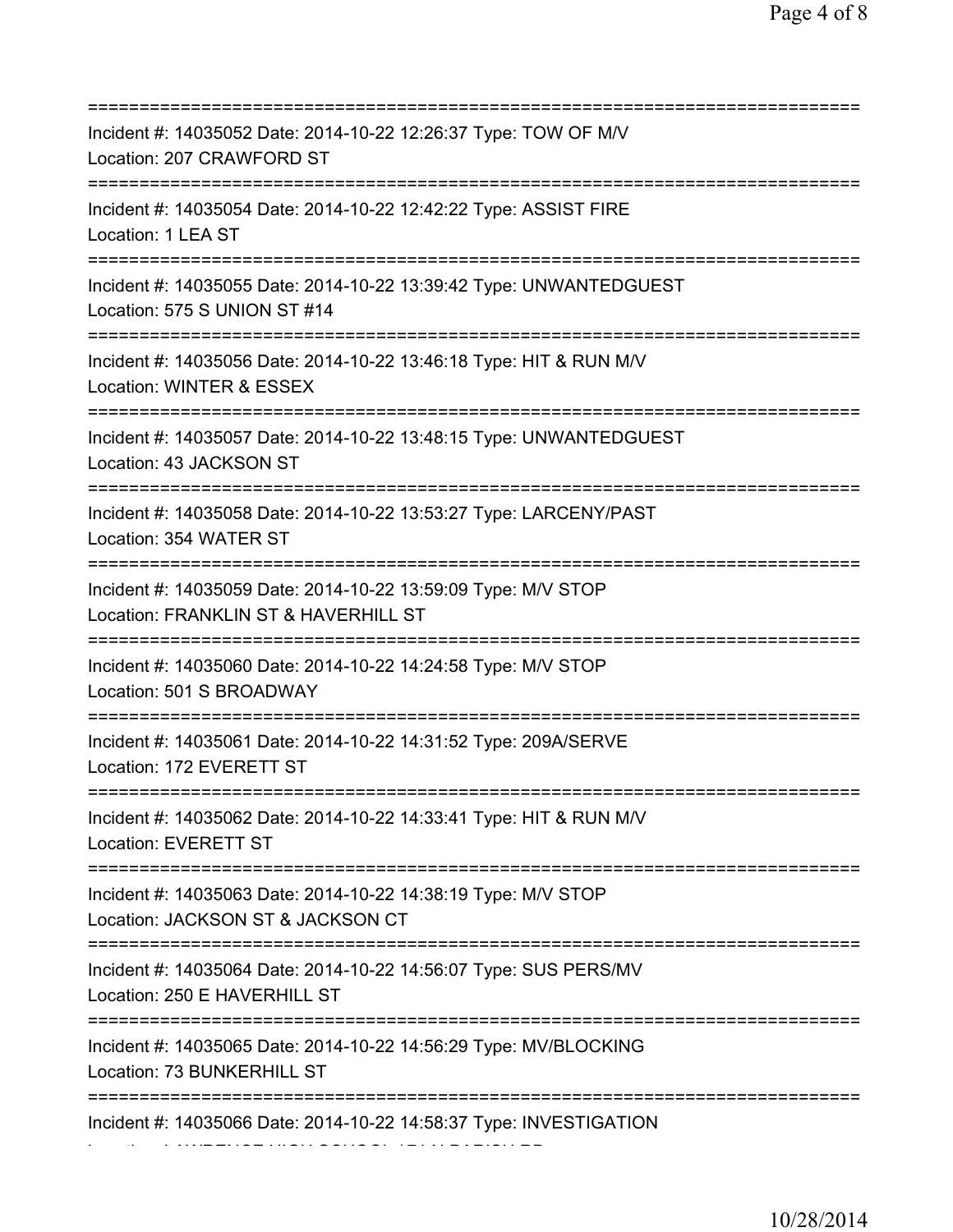| Incident #: 14035067 Date: 2014-10-22 15:07:22 Type: M/V STOP<br>Location: S BROADWAY & WEARE ST                                              |
|-----------------------------------------------------------------------------------------------------------------------------------------------|
| =========================<br>Incident #: 14035068 Date: 2014-10-22 15:09:12 Type: M/V STOP<br>Location: ALLSTON ST & PLEASANT TER             |
| Incident #: 14035069 Date: 2014-10-22 15:17:00 Type: MEDIC SUPPORT<br>Location: 20 SULLIVAN AV                                                |
| Incident #: 14035070 Date: 2014-10-22 15:24:34 Type: ASSIST FIRE<br>Location: 8 DIAMOND ST<br>;================================               |
| Incident #: 14035073 Date: 2014-10-22 15:37:07 Type: IDENTITY THEFT<br>Location: 8 WASHINGTON WY                                              |
| Incident #: 14035071 Date: 2014-10-22 15:41:21 Type: M/V STOP<br>Location: CVS PHARMACY / 205 S BROADWAY                                      |
| Incident #: 14035072 Date: 2014-10-22 15:43:17 Type: AUTO ACC/PED<br>Location: LAWRENCE ST & MYRTLE ST                                        |
| Incident #: 14035074 Date: 2014-10-22 15:47:41 Type: AUTO ACC/NO PI<br>Location: FARLEY ST & S BROADWAY                                       |
| Incident #: 14035075 Date: 2014-10-22 15:50:43 Type: ASSSIT AMBULANC<br>Location: FALLS BRIDGE / null                                         |
| Incident #: 14035076 Date: 2014-10-22 16:16:44 Type: HIT & RUN M/V<br>Location: GUILMETTE SCHOOL / 80 BODWELL ST<br>========================= |
| Incident #: 14035077 Date: 2014-10-22 16:19:10 Type: B&E/PAST<br>Location: 25 VINE ST #2                                                      |
| Incident #: 14035078 Date: 2014-10-22 16:26:19 Type: ASSIST FIRE<br>Location: 170 SARATOGA ST                                                 |
| Incident #: 14035079 Date: 2014-10-22 16:47:39 Type: WIRE DOWN<br>Location: 15 LASALLE AV                                                     |
| Incident #: 14035080 Date: 2014-10-22 16:49:19 Type: 209A/SERVE                                                                               |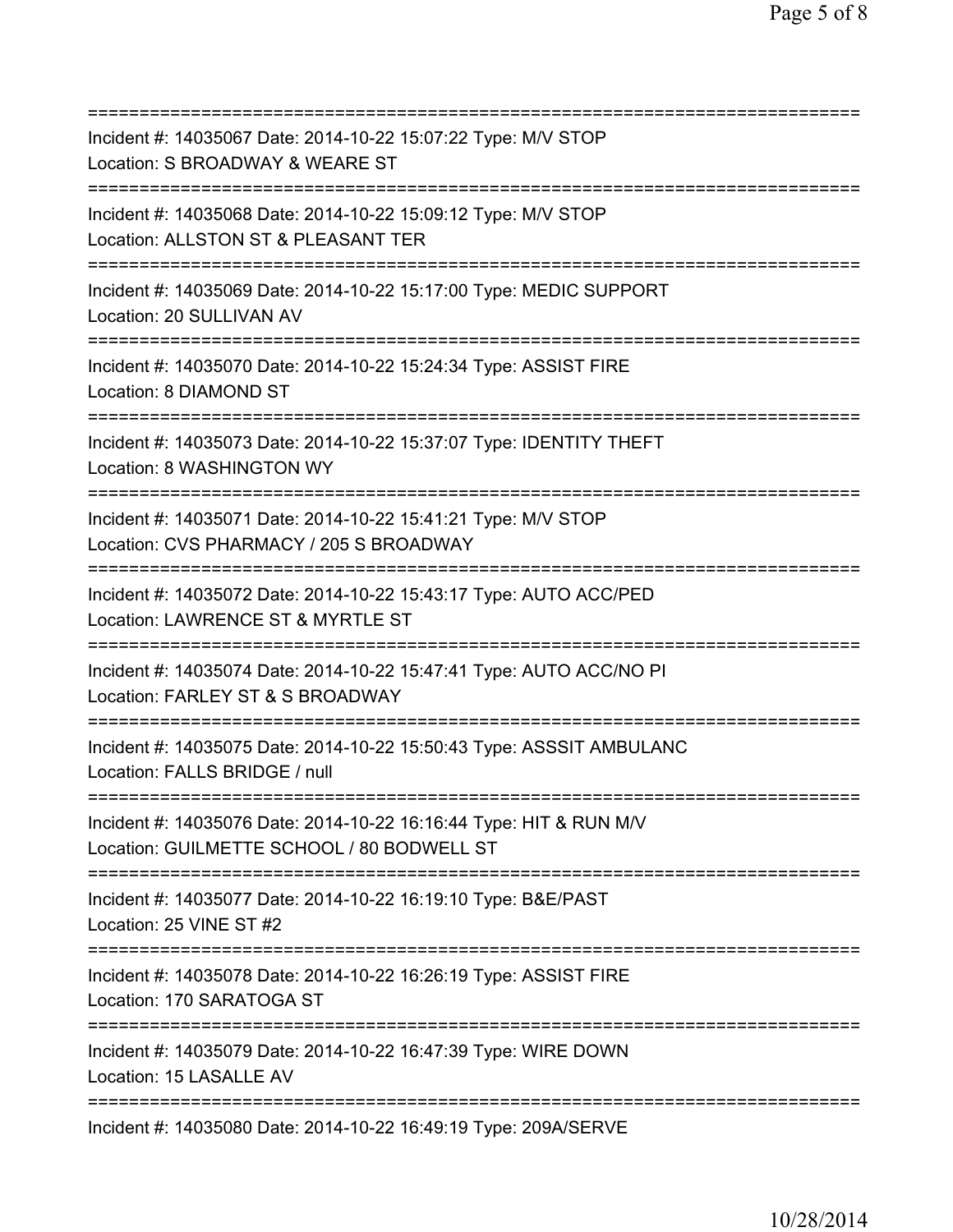=========================================================================== Incident #: 14035081 Date: 2014-10-22 17:30:23 Type: INVESTIGATION Location: 335 SALEM ST =========================================================================== Incident #: 14035083 Date: 2014-10-22 17:40:14 Type: DISTURBANCE Location: 260 S UNION ST =========================================================================== Incident #: 14035082 Date: 2014-10-22 17:41:45 Type: ALARMS Location: 87 BELKNAP ST =========================================================================== Incident #: 14035084 Date: 2014-10-22 18:00:40 Type: MV/BLOCKING Location: BROTHERS PIZZA / 145 LAWRENCE ST =========================================================================== Incident #: 14035085 Date: 2014-10-22 18:12:46 Type: M/V STOP Location: BERKELEY ST & DURANT SQ =========================================================================== Incident #: 14035086 Date: 2014-10-22 18:21:42 Type: M/V STOP Location: HAVERHILL ST & WEST ST =========================================================================== Incident #: 14035087 Date: 2014-10-22 18:24:20 Type: M/V STOP Location: WENDY'S / 99 WINTHROP AV =========================================================================== Incident #: 14035088 Date: 2014-10-22 18:40:03 Type: DISTURBANCE Location: 48 FAIRMONT ST FL 2 =========================================================================== Incident #: 14035089 Date: 2014-10-22 18:43:52 Type: AUTO ACC/NO PI Location: BROADWAY & VALLEY ST =========================================================================== Incident #: 14035090 Date: 2014-10-22 18:49:06 Type: M/V STOP Location: BUNKERHILL ST & PARK ST =========================================================================== Incident #: 14035091 Date: 2014-10-22 18:55:30 Type: DK (DRUNK) Location: 651 BROADWAY =========================================================================== Incident #: 14035092 Date: 2014-10-22 19:17:15 Type: INVEST CONT Location: 34 SUMMER ST =========================================================================== Incident #: 14035093 Date: 2014-10-22 19:46:43 Type: WIRE DOWN Location: 440 S UNION ST =========================================================================== Incident #: 14035094 Date: 2014-10-22 20:00:13 Type: DISTURBANCE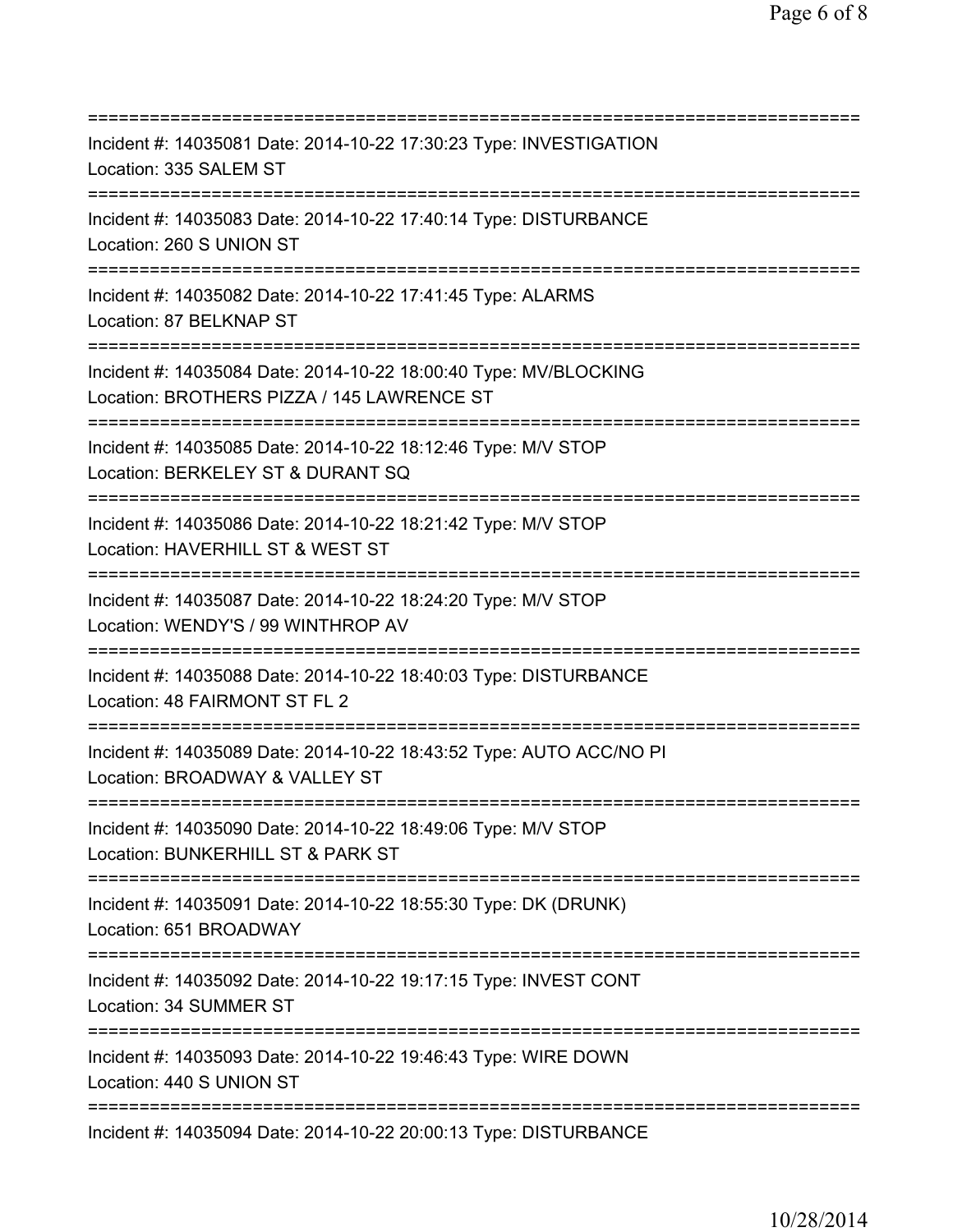| Location: 19 WINTER ST                                                                                                                  |
|-----------------------------------------------------------------------------------------------------------------------------------------|
| Incident #: 14035095 Date: 2014-10-22 20:04:15 Type: ALARMS<br>Location: 603 S UNION ST<br>----------------------------------           |
| Incident #: 14035096 Date: 2014-10-22 20:15:59 Type: CK WELL BEING<br>Location: 651 BROADWAY                                            |
| Incident #: 14035097 Date: 2014-10-22 20:19:48 Type: AUTO ACC/PED<br>Location: LAWRENCE ST & STEARNS AV                                 |
| Incident #: 14035098 Date: 2014-10-22 20:27:33 Type: 911 HANG UP<br>Location: AMERICAN PROPERTIES TEAM INC. / 18 FRANKLIN ST #506B FL 5 |
| Incident #: 14035099 Date: 2014-10-22 20:34:36 Type: ALARM/BURG<br>Location: GO 1 DOLLAR / 73 WINTHROP AV                               |
| Incident #: 14035100 Date: 2014-10-22 20:46:19 Type: CK WELL BEING<br>Location: 46 SAUNDERS ST                                          |
| Incident #: 14035101 Date: 2014-10-22 20:49:39 Type: ALARMS<br>Location: 603 S UNION ST                                                 |
| Incident #: 14035102 Date: 2014-10-22 20:57:03 Type: LOUD NOISE<br>Location: 78 WATER ST                                                |
| Incident #: 14035103 Date: 2014-10-22 20:59:17 Type: AUTO ACC/NO PI<br>Location: CVS PHARMACY / 205 S BROADWAY                          |
| Incident #: 14035104 Date: 2014-10-22 21:05:29 Type: STOL/MV/PAS<br>Location: 274 E. HAVERHILL ST                                       |
| Incident #: 14035105 Date: 2014-10-22 21:39:52 Type: ALARMS<br>Location: 88 AUBURN ST                                                   |
| Incident #: 14035107 Date: 2014-10-22 22:08:50 Type: AUTO ACC/PI<br>Location: CANAL ST & MARSTON ST                                     |
| Incident #: 14035106 Date: 2014-10-22 22:10:11 Type: ALARMS<br>Location: 20 SCHOOL ST                                                   |
| Indidnat # 4.400E400 Data: 2044 40 20 20:24.47 Tunn: EIOUT                                                                              |